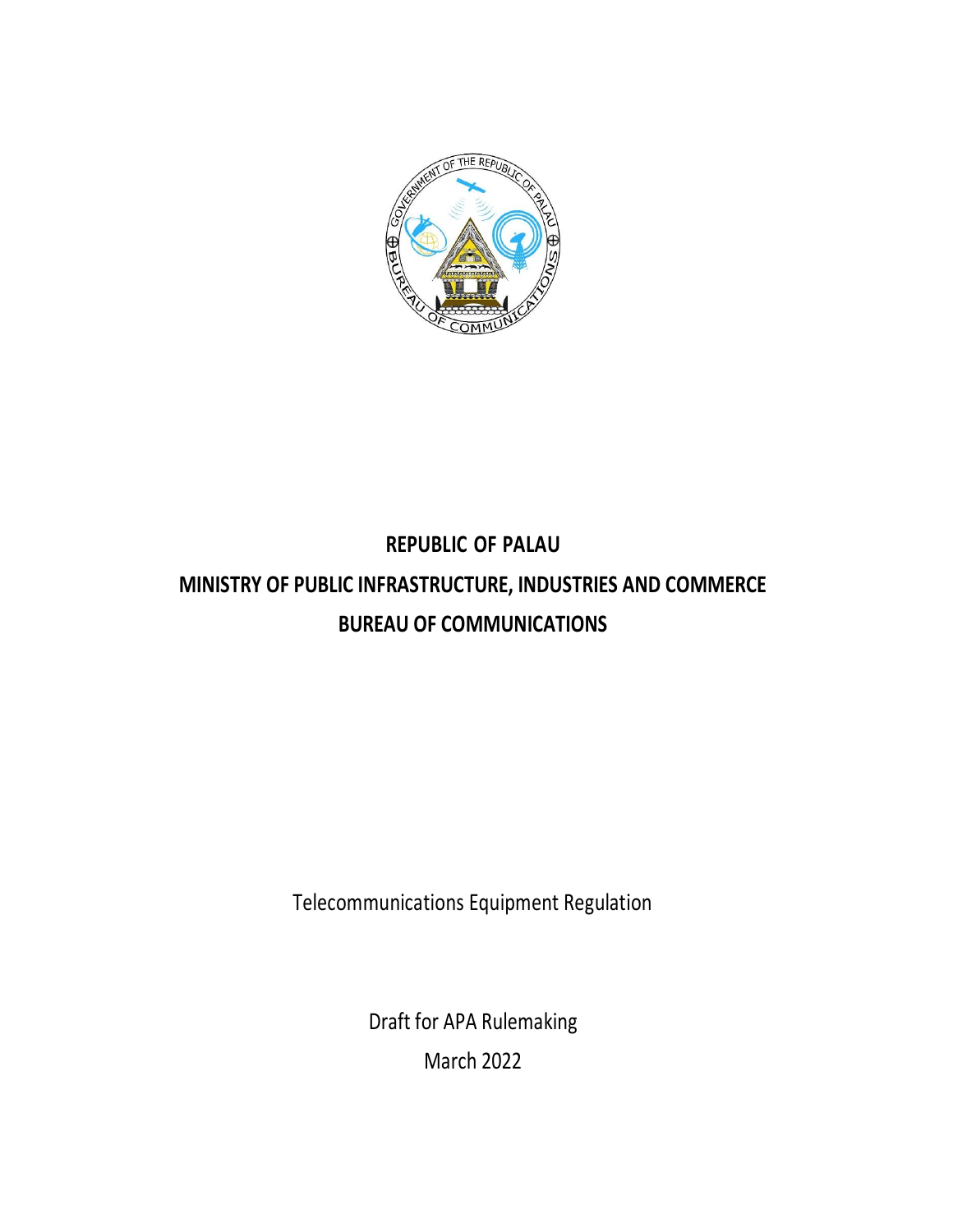# Contents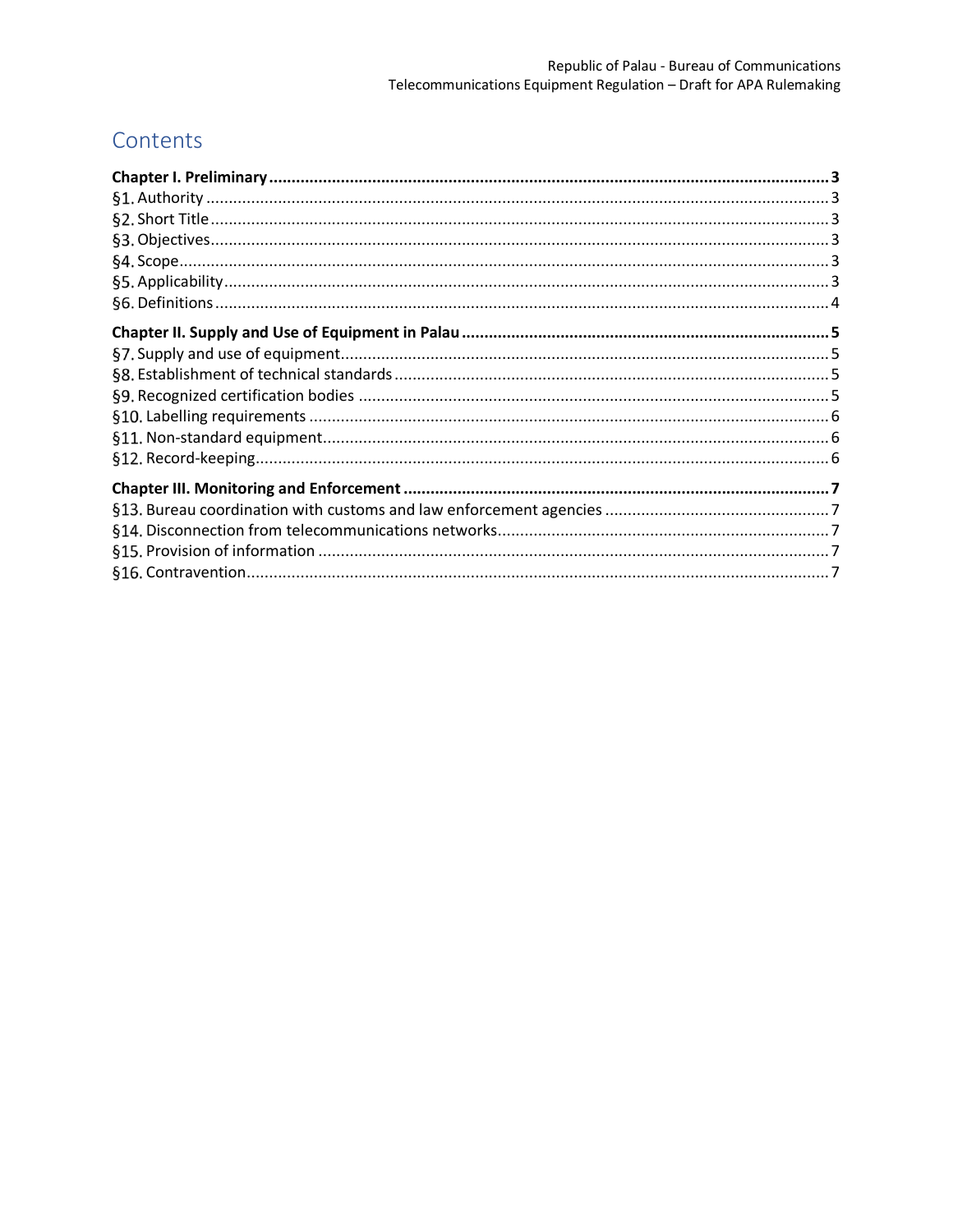# **Telecommunications Equipment Regulation**

# <span id="page-2-0"></span>**Chapter I. Preliminary**

# <span id="page-2-1"></span>§1. Authority

The Bureau issues this regulation pursuant to the powers granted to the Bureau by  $\S 302(a)(6)-(7)$ , §302(a)(19), §302(a)(23), §426, and §427 of the Act.

# <span id="page-2-2"></span>**§2. Short Title**

This regulation shall be cited as the "Telecommunications Equipment Regulation, 2022".

#### <span id="page-2-3"></span>**Objectives**

The objectives of this regulation include to:

- (a) Fulfill the Bureau's functions and duties to:
	- (1) specify and approve technical standards for the operation of telecommunications networks;
	- (2) specify and approve technical standards for all equipment used on telecommunications networks in Palau; and
	- (3) regulate the type and characteristics of equipment that may be connected to a telecommunications network;
- (b) Promote consumer choice, innovation, harmonization, interoperability, and economies of scale of equipment in Palau;
- (c) Protect the operation, reliability, security, and integrity of telecommunications networks in Palau;
- (d) Protect the health and safety of persons in Palau; and
- (e) Minimize the administrative and regulatory burdens on the Bureau, licensees, customers, and other persons in Palau regarding the supply or use of equipment in Palau.

# <span id="page-2-4"></span>§4. Scope

This regulation establishes:

- (a) The framework for the supply and use of equipment in Palau by any person in Palau;
- (b) Procedures for persons to supply or use equipment in Palau; and
- (c) Provisions relating to monitoring and enforcement of this regulation.

#### <span id="page-2-5"></span>**Applicability**

- (a) This regulation applies to:
	- (1) equipment used by or connected to telecommunications networks; and
	- (2) customer equipment that is to be supplied or attached to a telecommunications network.
- (b) This regulation does not apply to exclusions specified under §102 of the Act, including:
	- (1) equipment used to broadcast radio and television services; and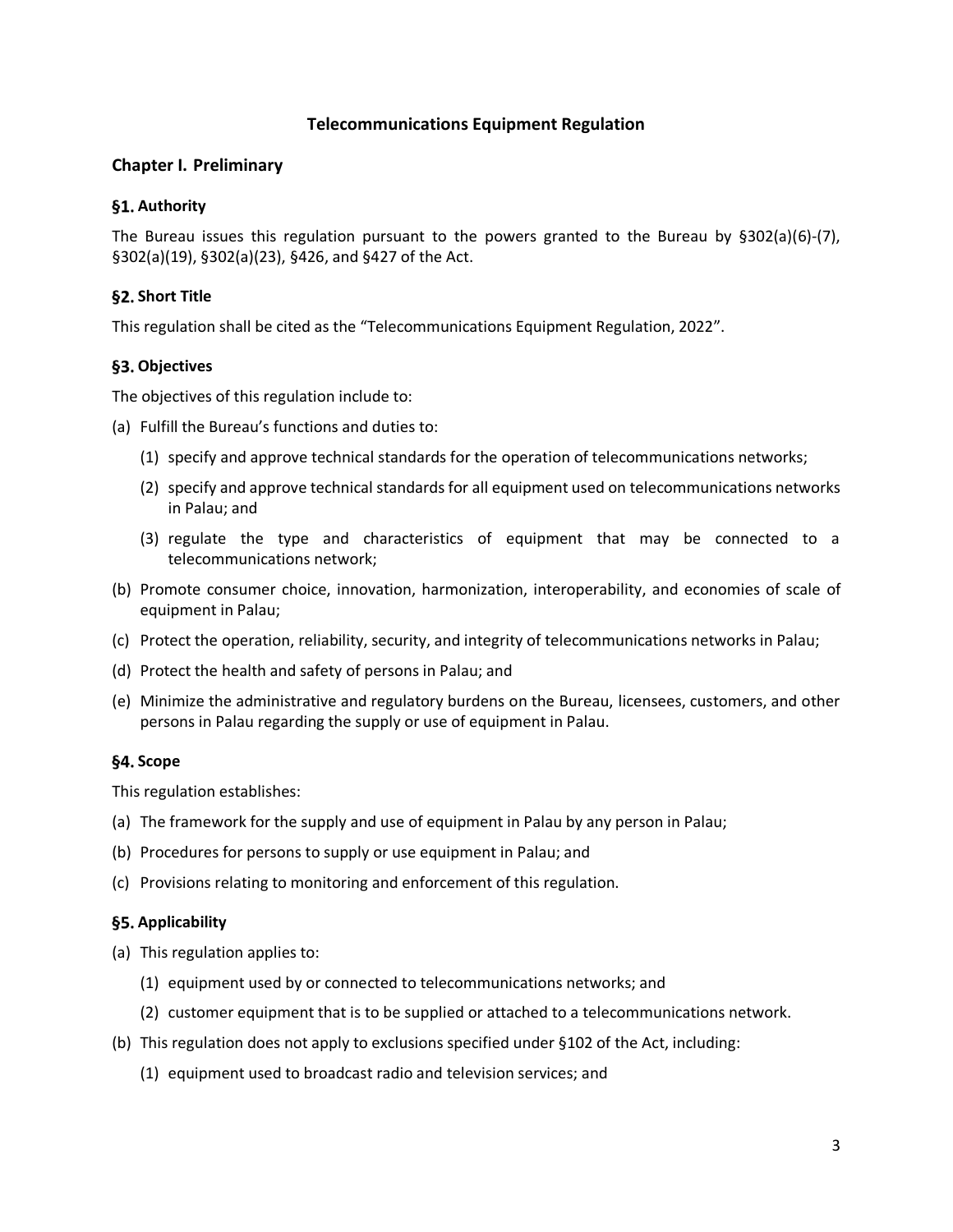- (2) equipment used solely for the purposes of telecommunications networks operated for the needs of defense and safety within Palau.
- (c) This regulation does not authorize a person to own or operate a telecommunications network or provide telecommunications services subject to licensing, or otherwise authorize or assign scarce resources subject to licensing, including radio frequencies and numbers identified in the Numbering Plan adopted by the Bureau.

#### <span id="page-3-0"></span>**§6. Definitions**

- (a) Any word, phrase or expression used in this regulation shall, unless the context requires otherwise or it is expressly defined in this regulation, have the same meaning as in the Act.
- (b) Headings and titles used in this regulation are for reference only and shall not affect the interpretation or construction of this regulation.
- (c) References to a word or phrase in the singular encompass references to words or phrases in the plural, and vice versa.
- <span id="page-3-1"></span>(d) The terms listed below shall have the following meanings:
	- (1) "Act" means Title 15 of the Palau National Code, the Palau National telecommunications Act of 2017, as may be amended from time to time;
	- (2) "Bureau" means the Bureau of Communications established under Title 2 of the Palau National Code, or its successors;
	- (3) "Conformity assessment body" means a testing laboratory or a certification body that determines directly or indirectly that a type of equipment fulfills specified technical standards that relate to that equipment;
	- (4) "Customer" means a person who contracts for telecommunications, as or on behalf of a user of telecommunications services;
	- (5) "Days" means calendar days;
	- (6) "Effective date" means the date that this regulation comes into effect;
	- (7) "Equipment" means any apparatus, device, appliance, or accessory used or intended to be used for telecommunications purposes;
	- (8) "License" means, for purposes of this regulation, a license issued by the Bureau to own or operate a telecommunications network, provide telecommunications services, or use radio frequency spectrum, or to otherwise engage in activities authorized under the Act;
	- (9) "Licensee" means, for purposes of this regulation, a person who holds a license or authorization referenced i[n §6. \(d\)](#page-3-0)[\(8\);](#page-3-1)
	- (10)"Non-standard" means equipment that does not meet an accepted technical standard in Palau;
	- (11)"Palau" means the Republic of Palau;
	- (12)"Person" means any natural person or other nongovernmental entity, however organized;
	- (13)"Recognized certification body" means any of the bodies specified in this regulation;
	- (14)"Regulation" means the telecommunications equipment regulation;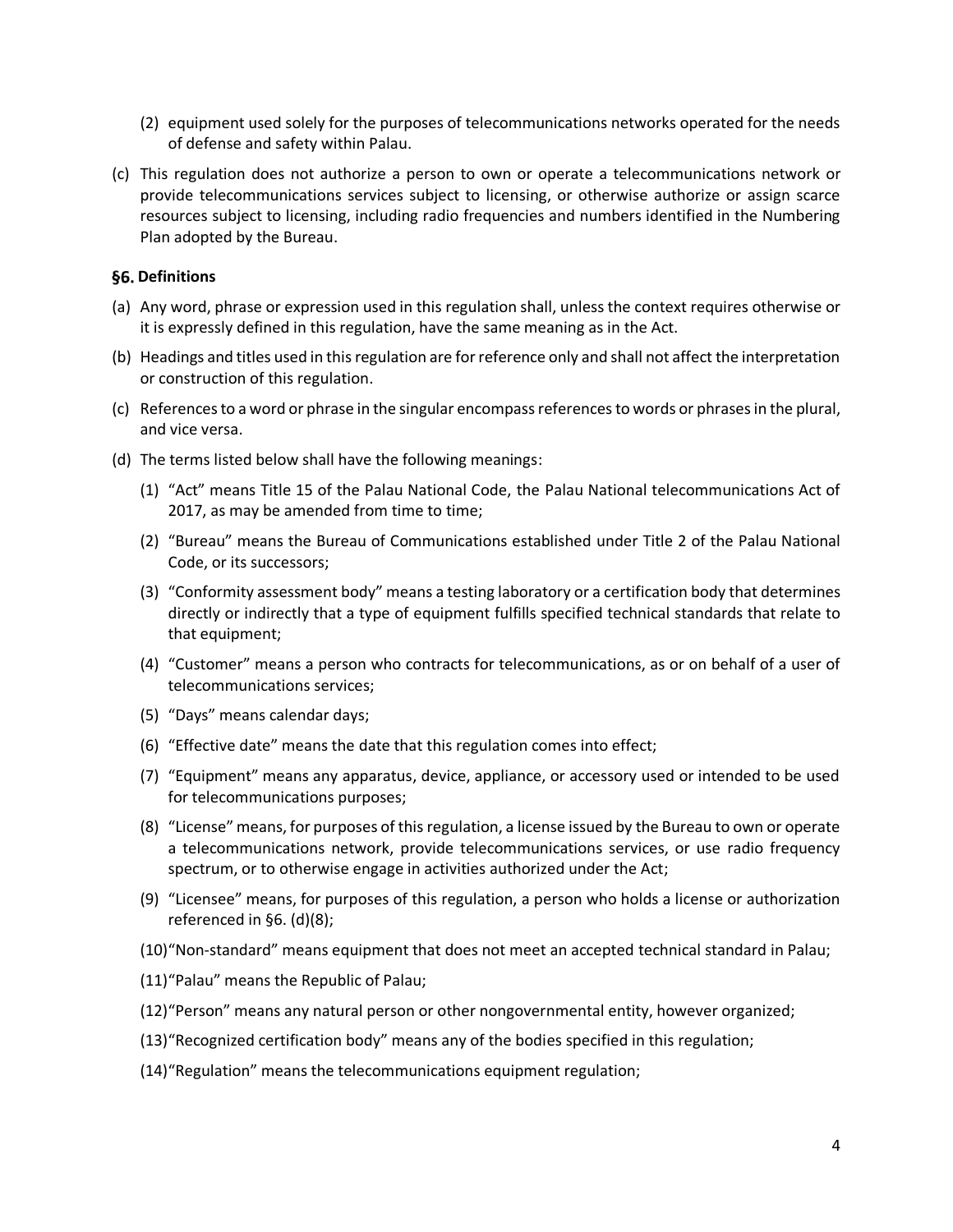- (15)"Supply" means the sale, offer to sell, lease, or other method of distribution of equipment in Palau;
- (16)"Supplier" means any person who supplies equipment in Palau;
- (17)"Technical standard" means a published document that establishes uniform engineering or technical criteria, methods, processes, and practices developed through an accredited consensus process.
- (18)"Telecommunications network" means a system that uses electricity or electromagnetic energy for providing telecommunications services between network termination points;
- (19)"Telecommunications service" means a service for the transmission or transport of messages by means of a telecommunications network; and
- (20)"Trusted jurisdiction" means a country or jurisdiction identified as trusted for purposes of certification of equipment.

#### <span id="page-4-0"></span>**Chapter II. Supply and Use of Equipment in Palau**

<span id="page-4-1"></span>**Supply and use of equipment**No person shall supply or use equipment in Palau unless the equipment meets the technical standards:

- (a) Established by the Bureau; or
- (b) Accepted in a trusted jurisdiction, including from:
	- (1) Australia;
	- (2) the European Union;
	- (3) the United States of America; and
	- (4) any other country or jurisdiction that the Bureau may, by a determination, identify as a trusted jurisdiction.

#### <span id="page-4-2"></span>**Establishment of technical standards**

The Bureau shall only establish technical standards as determined to be necessary to protect the:

- (a) Integrity and security of telecommunications networks and telecommunications servicesin Palau; and
- (b) Health and public safety of persons in Palau.

#### <span id="page-4-3"></span>**Recognized certification bodies**

- (a) Equipment shall not be supplied or used in Palau unless a recognized certification body has approved the equipment as conforming to applicable technical standards.
- (b) The recognized certification bodies include:
	- (1) the Australia Communications and Media Authority (ACMA) in Australia;
	- (2) Conformité Européenne (CE) in the European Union;
	- (3) Federal Communications Commission (FCC) in the United States of America; and
	- (4) any other recognized certification body that the Bureau may identify by determination.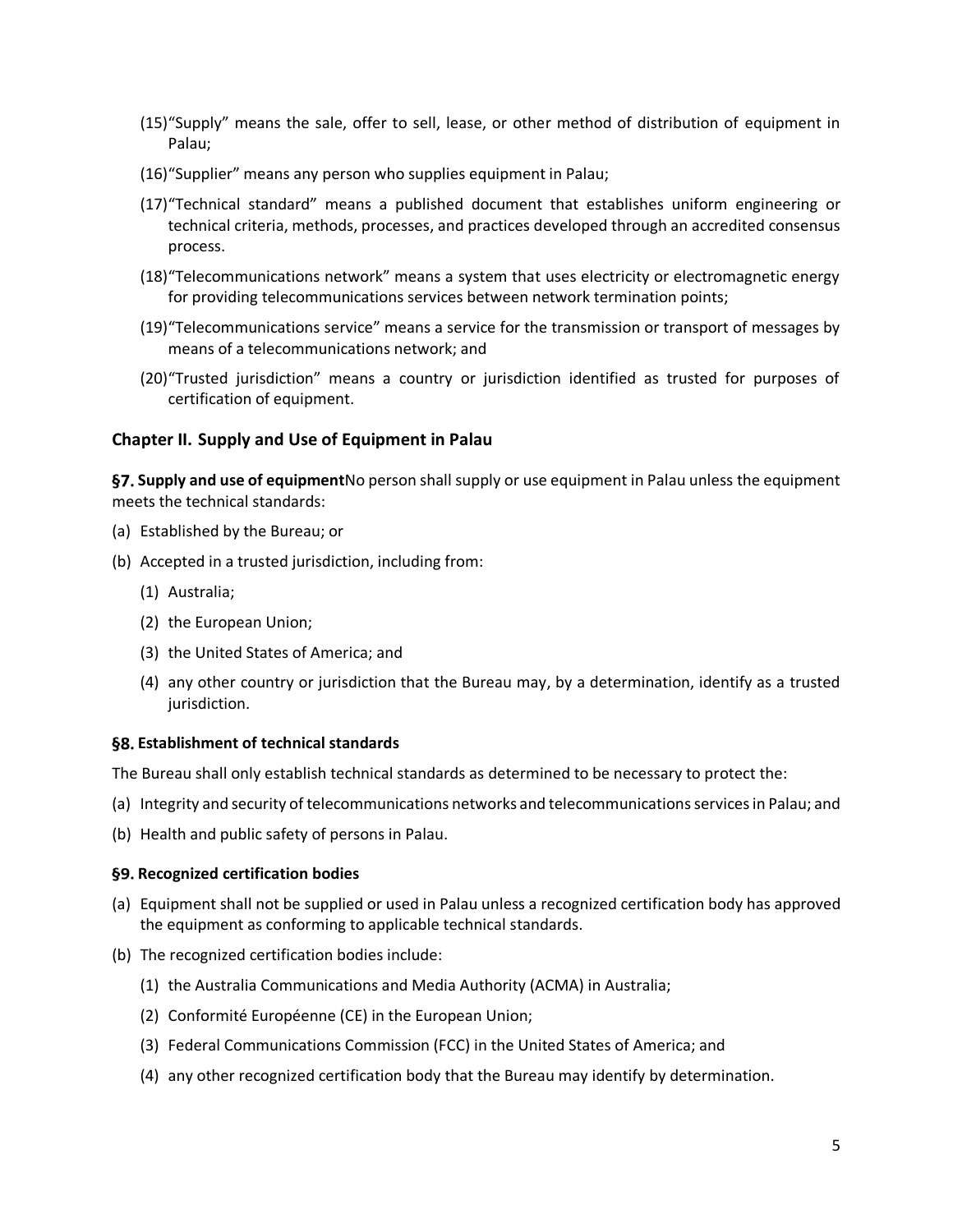#### <span id="page-5-0"></span>**Labelling requirements**

- (a) Equipment shall not be supplied or used in Palau unless it displays at least one of the following compliance labels:
	- (1) Regulatory Compliance Mark (RCM) in accordance with ACMA requirements;
	- (2) CE mark in accordance with European Union requirements;
	- (3) FCC mark in accordance with U.S. requirements; or
	- (4) Any other label or mark that the Bureau may identify by determination.
- (b) Compliance labels may be physically displayed on the equipment, on its software, or in such other manner as may be determined by the Bureau from time to time.

#### <span id="page-5-1"></span>**Non-standard equipment**

The use of non-standard equipment that does not comply with [§7. t](#page-4-1)hroug[h §10. i](#page-5-0)s prohibited unless:

- (a) The person has a reasonable belief that the use of the equipment was necessary to:
	- (1) secure the safety of a vessel or aircraft that was in danger;
	- (2) resolve an emergency involving a serious threat to the environment, any persons, or loss or damage to property; or
- (b) The Bureau otherwise determines that the equipment does not pose a threat to:
	- (1) the operation, reliability, security, and integrity of telecommunications networks in Palau; or
	- (2) the health and safety of persons in Palau.

#### <span id="page-5-2"></span>§12. Record-keeping

- (a) Before equipment may be supplied or used in Palau, the supplier shall record the following for each technical standard of the equipment:
	- (1) the manufacturer of the equipment;
	- (2) the current model number of the equipment and, if relevant, any related model numbers of the equipment;
	- (3) evidence of approval from the relevant recognized certification body that the supplier has relied upon for purposes of subsection (a), including any test reports or certifications from conformity assessment bodies; and
	- (4) any manufacturer's documentation or instructions provided with the equipment that specifies the correct installation and operation of the equipment.
- (b) Suppliers shall keep records in accordance with subsection (a) for at least three (3) years after the supplier ceases to supply the equipment.